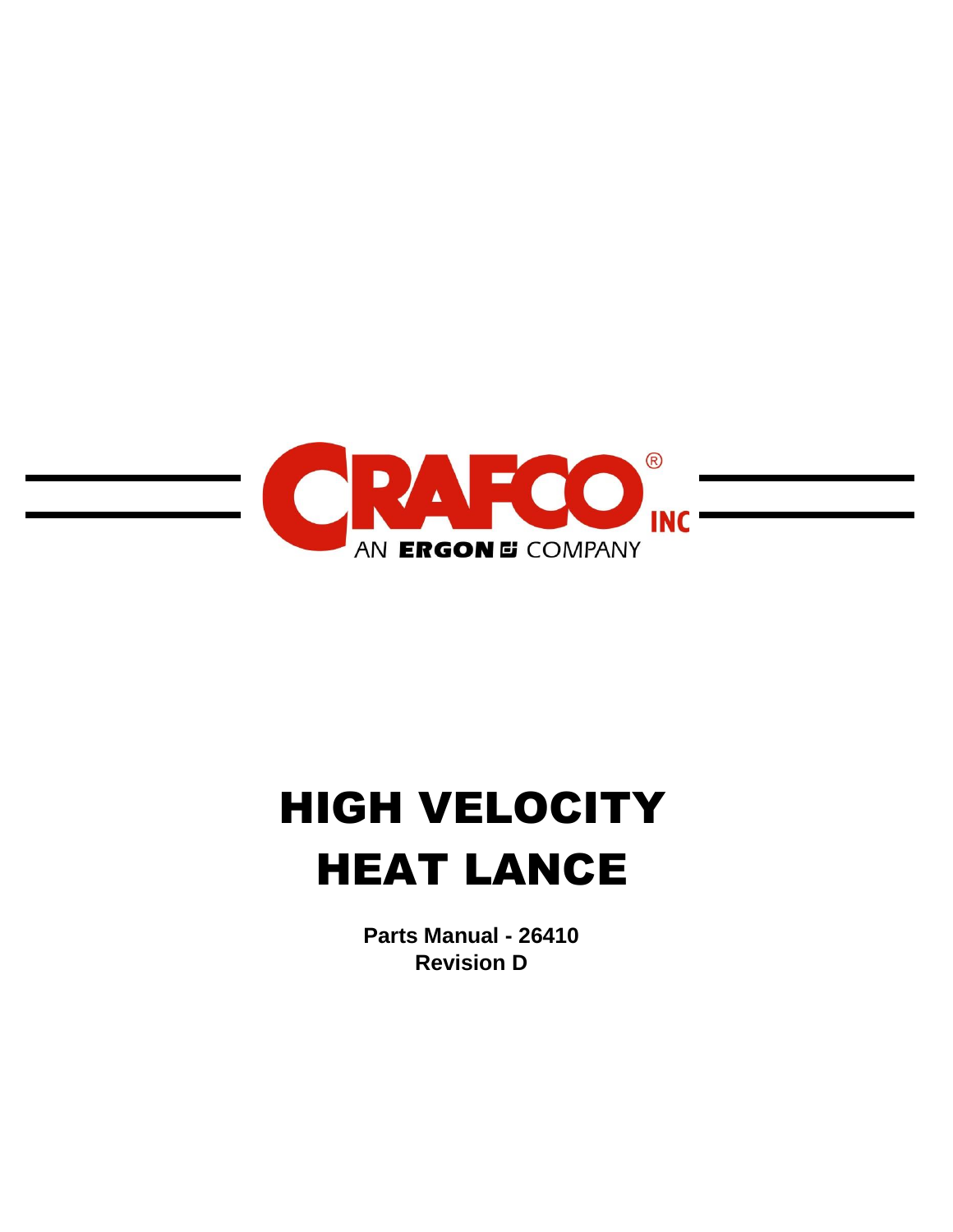

### **Revisions**

| Revision | Description                                                                                                                                                                                                   |        |  |  |  |  |
|----------|---------------------------------------------------------------------------------------------------------------------------------------------------------------------------------------------------------------|--------|--|--|--|--|
| B        | Updated Format. Added sections 2.4, 4.0, 5.4, and 6.4. Added<br>instructions 2a and 2b to Table 5-1. Added Figures 5.1 and 5.2.<br>Updated photos in section 4.1. Replaced 45693 with 45697 in Table 6-<br>1. | 2/2019 |  |  |  |  |
| C        | Added heat lance replacement part number to Figure 6.1 and Table 6-<br>1, corrected air hose size, and changed "air filter" to "air/water<br>separator" in Section 5.0                                        | 4/2020 |  |  |  |  |
| D        | Fixed Table 6-1, Part #21 and 22 were backwards                                                                                                                                                               | 2/2021 |  |  |  |  |
|          |                                                                                                                                                                                                               |        |  |  |  |  |
|          |                                                                                                                                                                                                               |        |  |  |  |  |
|          |                                                                                                                                                                                                               |        |  |  |  |  |
|          |                                                                                                                                                                                                               |        |  |  |  |  |
|          |                                                                                                                                                                                                               |        |  |  |  |  |
|          |                                                                                                                                                                                                               |        |  |  |  |  |
|          |                                                                                                                                                                                                               |        |  |  |  |  |
|          |                                                                                                                                                                                                               |        |  |  |  |  |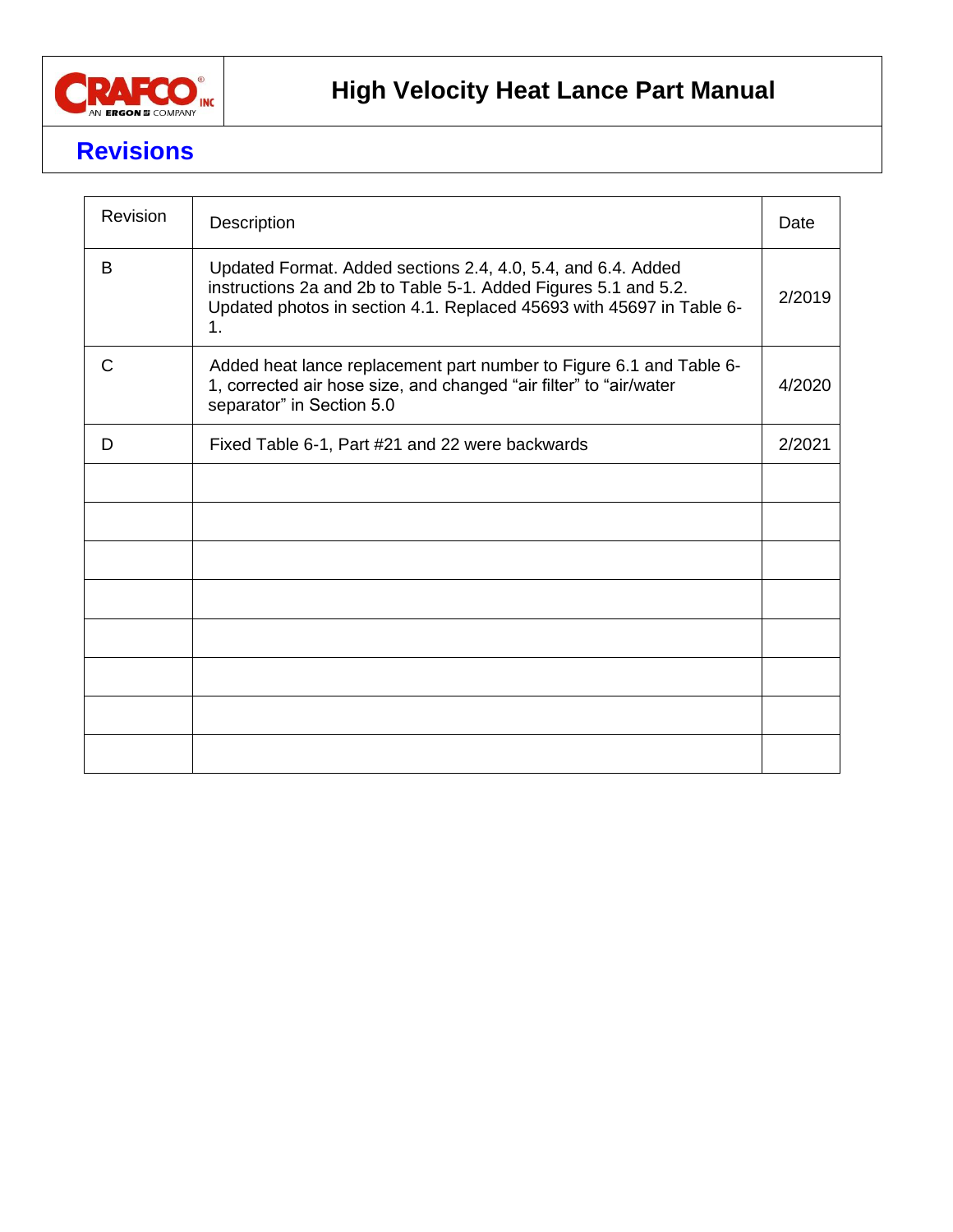

**High Velocity Heat Lance PN 45650(with 40' hose, not shown) PN 45660(with 60' hose, not shown)**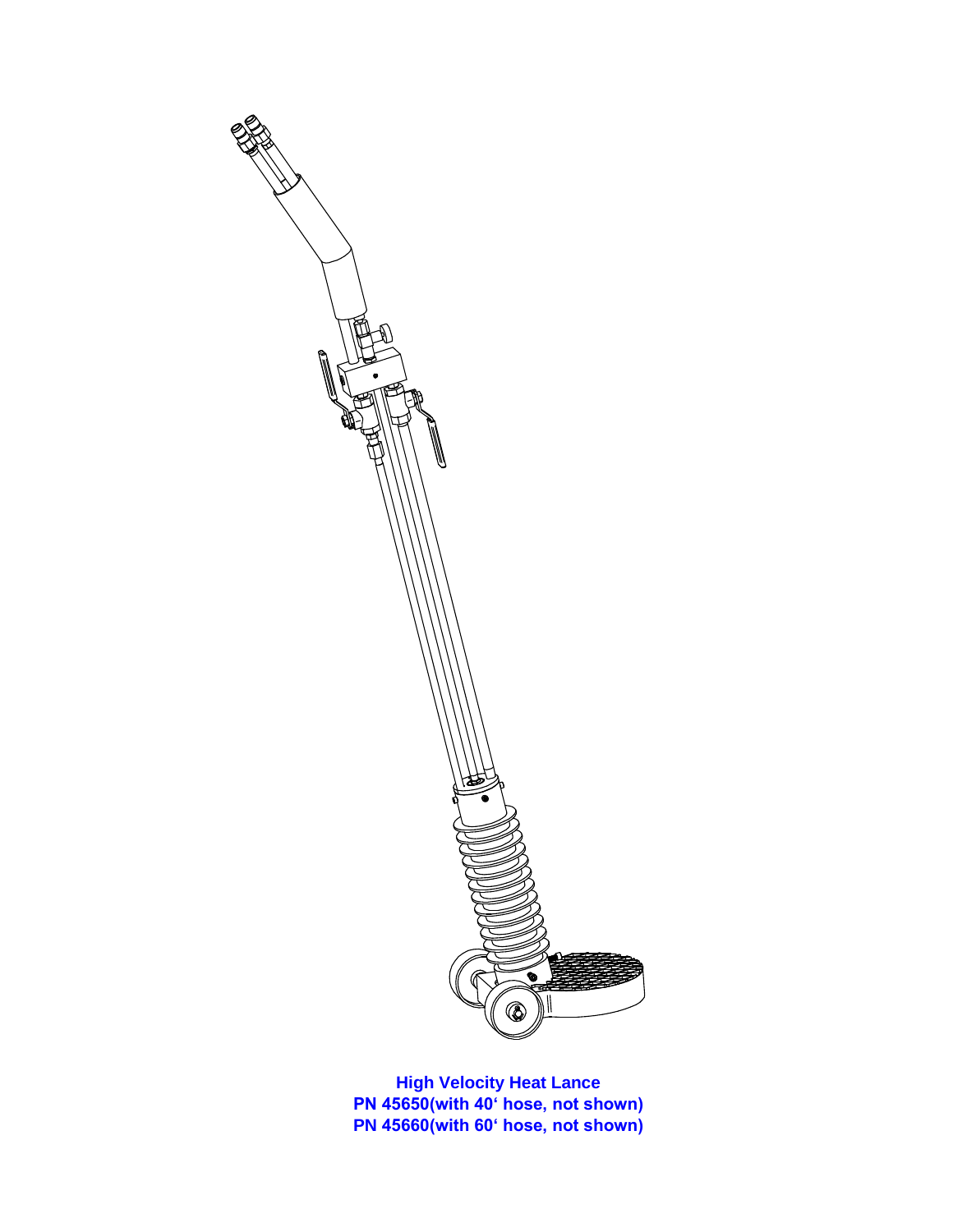

### **Table of Contents**

| 2.4.1 |
|-------|
|       |
|       |
|       |
|       |
|       |
|       |
|       |
|       |
|       |
|       |
|       |
|       |
|       |
|       |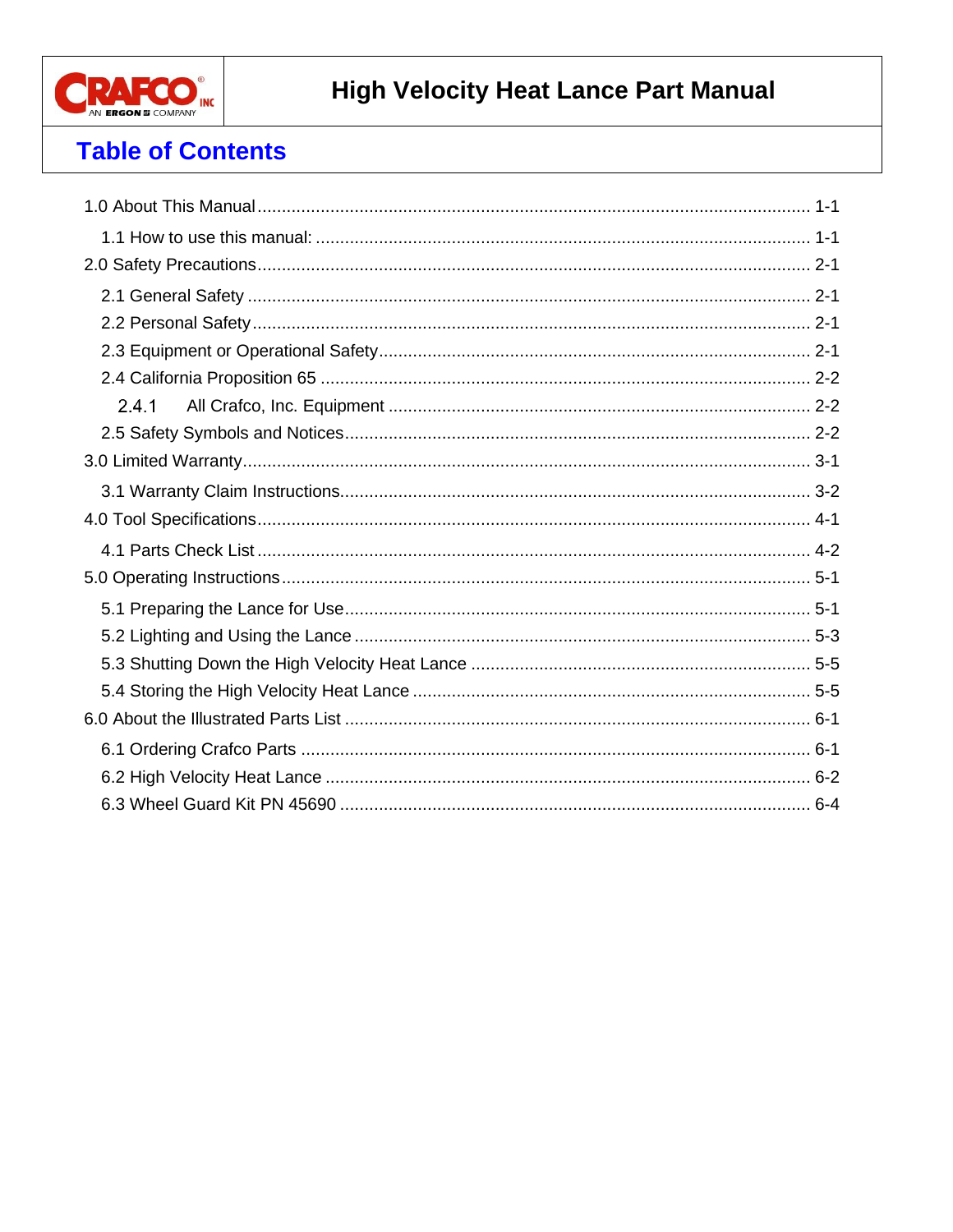

# **List of Figures**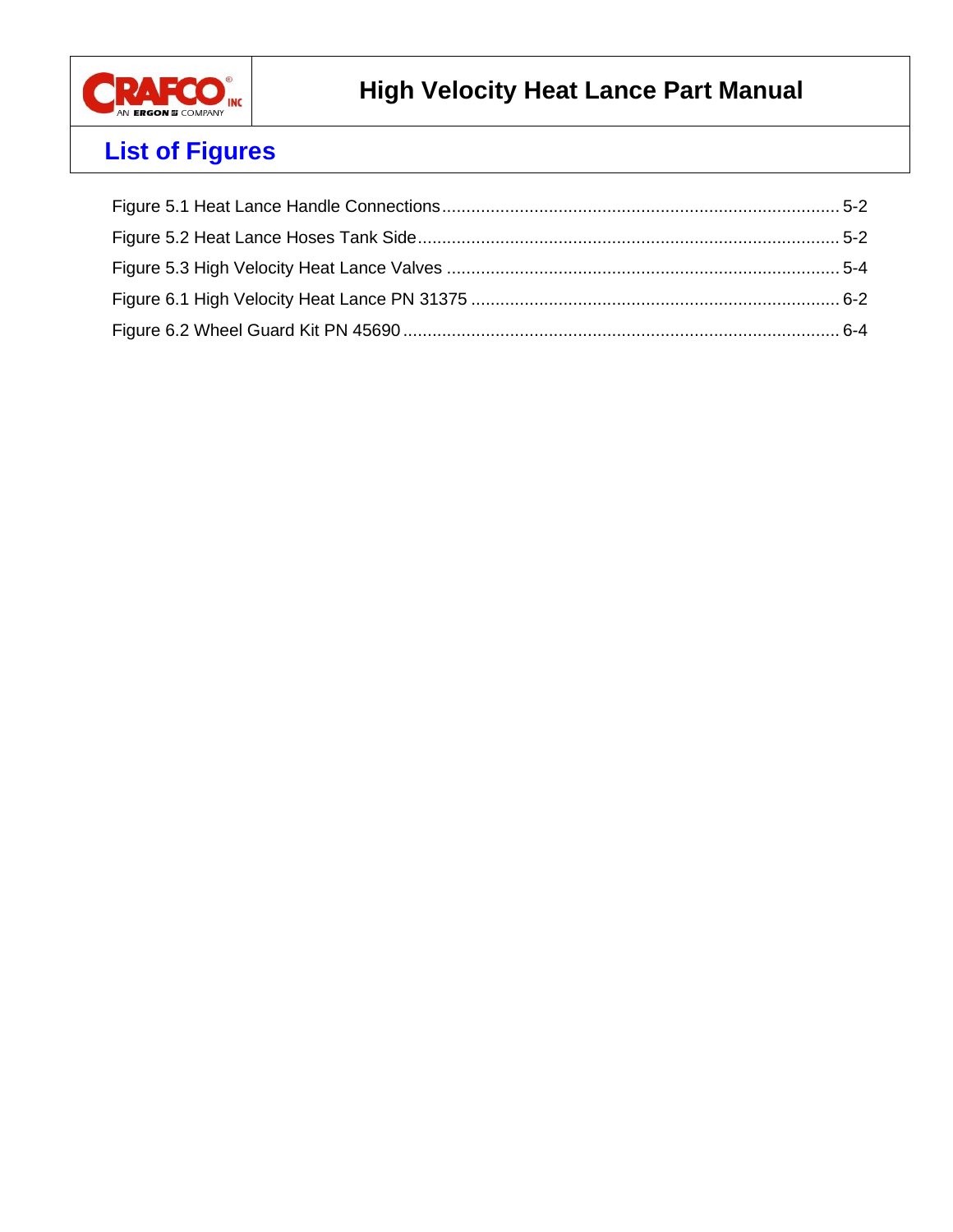

### **List of Tables**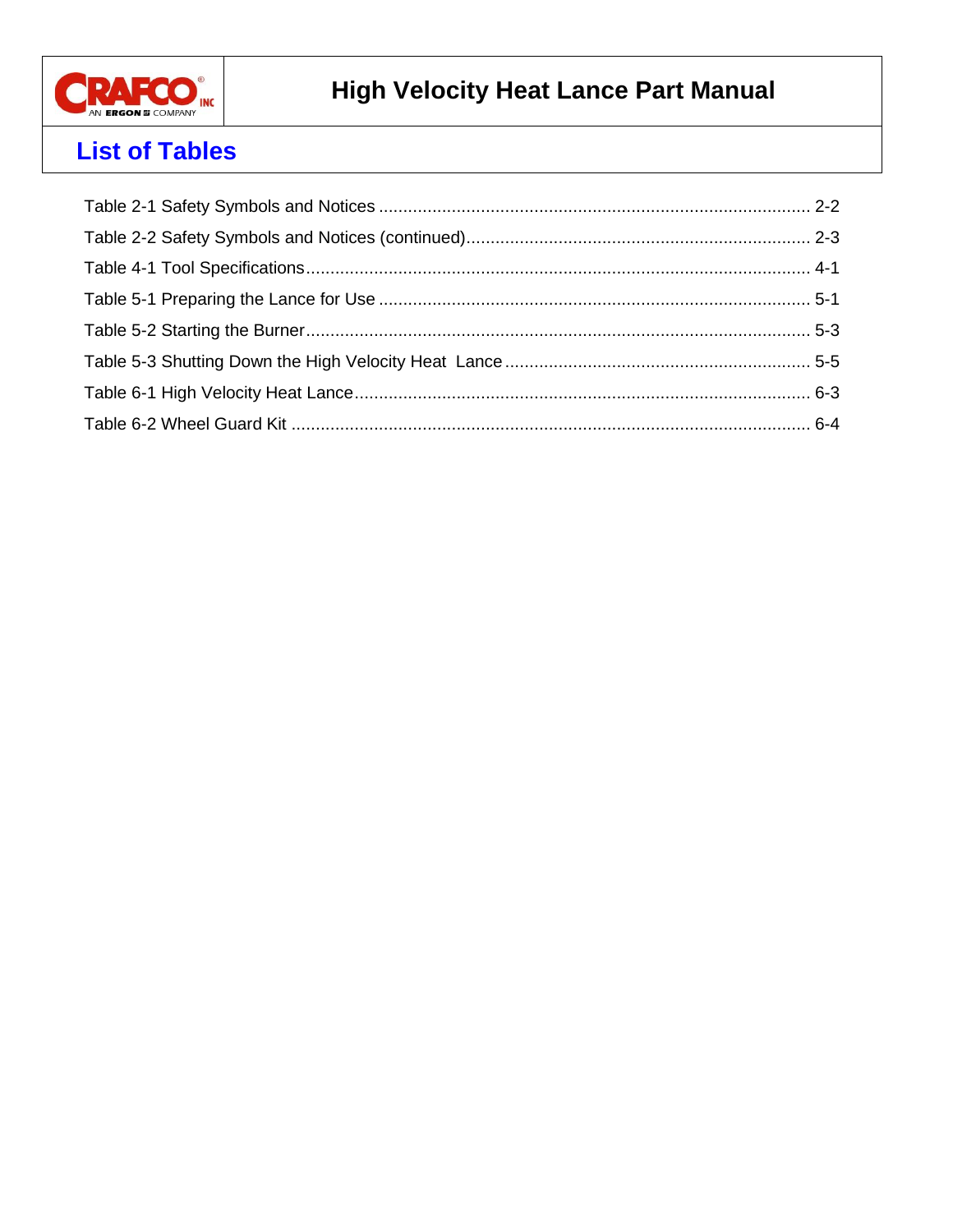

### **Chapter 1 Introduction**

#### <span id="page-6-0"></span>**1.0 About This Manual**

This manual is supplied with each new Crafco High Velocity Heat Lance. The manual assists your tool operators in the proper use of the heat lance and provides information about the tool's mechanical functions.

Your Crafco High Velocity Heat Lance is specially made to give excellent service and save maintenance expense. However, as with all specially engineered equipment, you get best results at minimum cost if you:

Operate your tool as instructed in this manual.

Maintain your tool regularly as stated in this manual.

#### <span id="page-6-1"></span>**1.1 How to use this manual:**

This manual is formatted to start each new chapter on the right page. There may be a blank page on the left page if the previous chapter ends on the right page.

If you are viewing this in a digital format (PDF) the following features are available:

- 1. The Table of Contents, List of Tables, and List of Figures are all hyperlinks, when left mouse clicked on section, table, or figure you will be sent to that page.
- 2. The blue highlighted text throughout the manual is a hyperlink, when left mouse clicked you will be sent to that page, table, or figure.
- 3. The panel to the left in the PDF is a bookmarks panel, if you left mouse click on any section/heading in the bookmarks panel you will be sent to that page.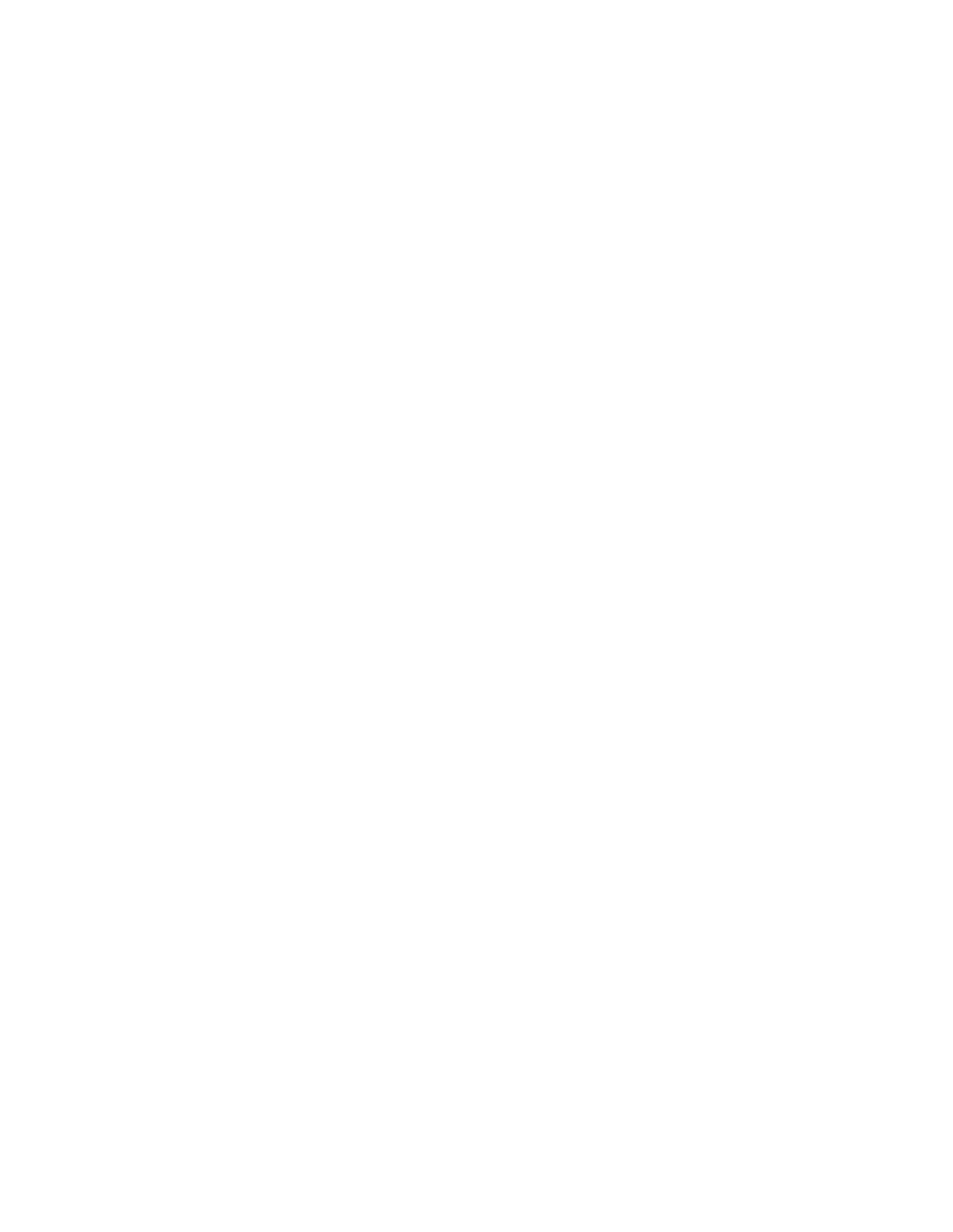

### **Chapter 2 Safety**

#### <span id="page-8-0"></span>**2.0 Safety Precautions**

For more in-depth safety information, please see Safety Manual (PN 26221) which comes with most Crafco, Inc. equipment. For an online version of the safety manual please visit [https://crafco.com/equipment-documentation/.](https://crafco.com/equipment-documentation/) You can also contact your nearest authorized Crafco Distributor at [crafco.com/Distributors.](http://www.crafco.com/Distributors%20&%20Centers/Distributors%20and%20Centers.htm)

### <span id="page-8-1"></span>**2.1 General Safety**

- Crafco, Inc. assumes no liability for an accident or injury incurred through improper use of the tool.
- Read this manual thoroughly before operating the tool.
- Obey all CAUTION and WARNING signs posted on the tool.
- Make sure an operator fully knows how to operate the tool before use.

### <span id="page-8-2"></span>**2.2 Personal Safety**

- The high operating temperatures of this tool require that protective clothing, gloves, and hard-soled shoes, and safety glasses or a face shield be worn at all times by operators of the tool.
- Always wear eye protection
- Due to the noise of the High Velocity Heat Lance, hearing protection is required.

### **WARNING**

This tool can cause severe burns if used improperly. Keep hands, feet, and clothing away from hot parts.

#### <span id="page-8-3"></span>**2.3 Equipment or Operational Safety**

- Do not operate the tool in buildings or work areas that do not have sufficient airflow.
- Always keep a correctly maintained fire extinguisher near the tool and know how to use it.
- Replace any hoses which show signs of wear, fraying or splitting.
- Make sure all fittings and joints are tight and do not leak each time the tool is used.
- Tighten all bolts and screws every 100 hours of tool operation.
- DO NOT point High Velocity Heat Lance at anyone.

### **CAUTION**

The High Velocity Heat Lance produces very high temperatures and extreme caution should be exercised. The lance must not be used near edges of buildings or very dry grassy areas. Use extreme caution. The lance must not be left operating unattended. Do not set down or place on flammable materials until cooled.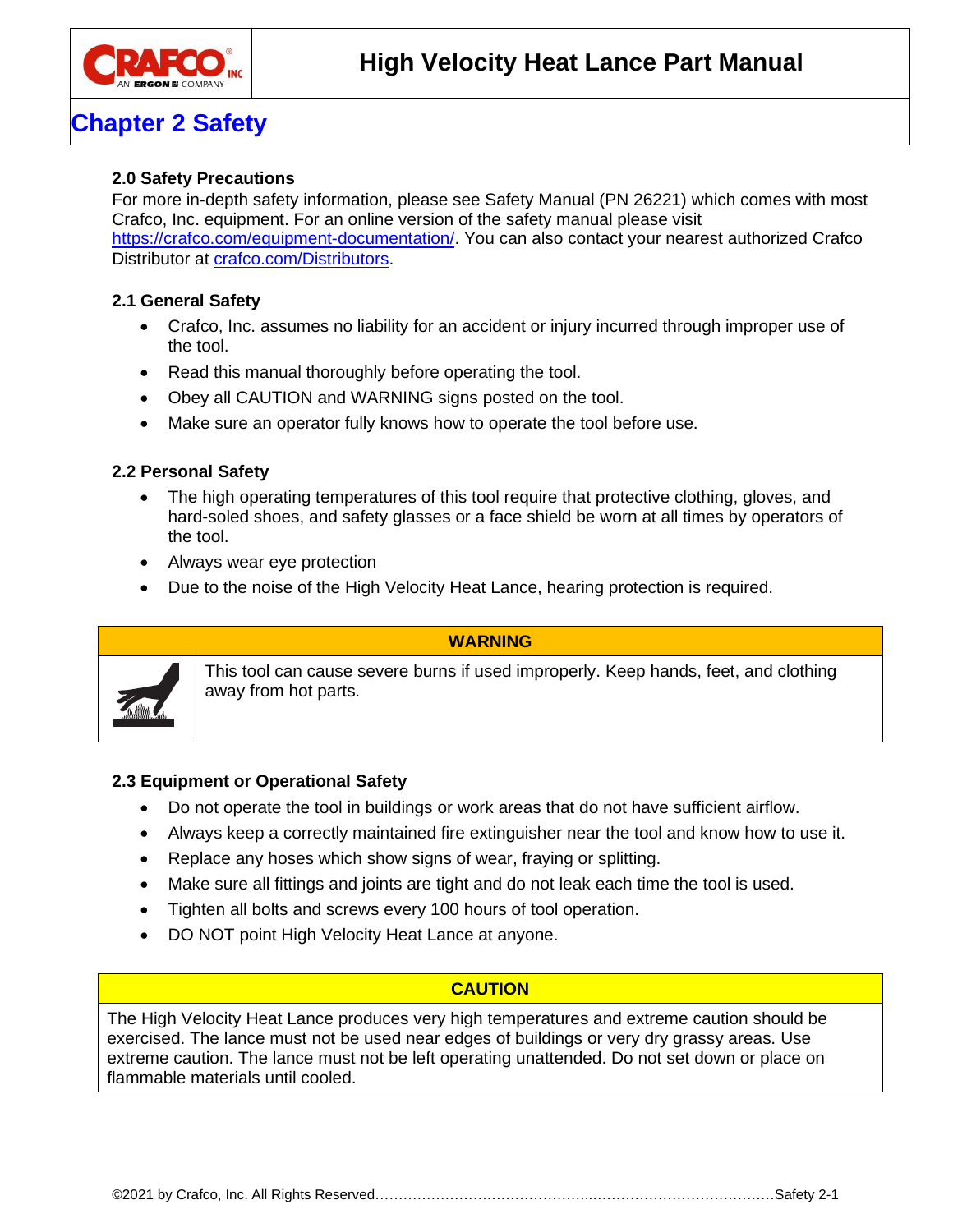

### **Chapter 2 Safety**

### <span id="page-9-0"></span>**2.4 California Proposition 65**

The state of California currently maintains a list of chemicals that can cause cancer, birth defects or other reproductive harm. Your Crafco, Inc. equipment comes with the following warnings:

### <span id="page-9-1"></span>**All Crafco, Inc. Equipment**

**A** WARNING: Cancer and Reproductive Harm - www.P65Warnings.ca.gov  $26471N$ 

### <span id="page-9-2"></span>**2.5 Safety Symbols and Notices**

Important safety symbols and notices are marked on the tool and in this manual. Failure to comply could result in equipment damage, operational malfunction, serious injury, or death. Please read and comply with all symbols and notices. The table below includes the most commonly used symbols and notices.

| <b>Symbol</b>  | <b>Item</b>                 | <b>Remarks</b>                                                     |
|----------------|-----------------------------|--------------------------------------------------------------------|
| <b>WARNING</b> | Warning                     | Refers to possible bodily injury or death.                         |
| <b>CAUTION</b> | Caution                     | Refers to possible equipment damage or operational<br>malfunction. |
|                | Severe Burn Hazard          | Hot tool surfaces can cause severe burns.                          |
|                | <b>Protective Shoes</b>     | Wear hard-soled work shoes.                                        |
|                | <b>Protective Gloves</b>    | Wear heat resistant gloves.                                        |
| $\bullet$      | Protective Face or Eye Wear | Wear face shield or safety glasses.                                |
|                | <b>Body Crush Hazard</b>    | Do not stand between moving equipment.                             |

#### <span id="page-9-3"></span>**Table 2-1 Safety Symbols and Notices**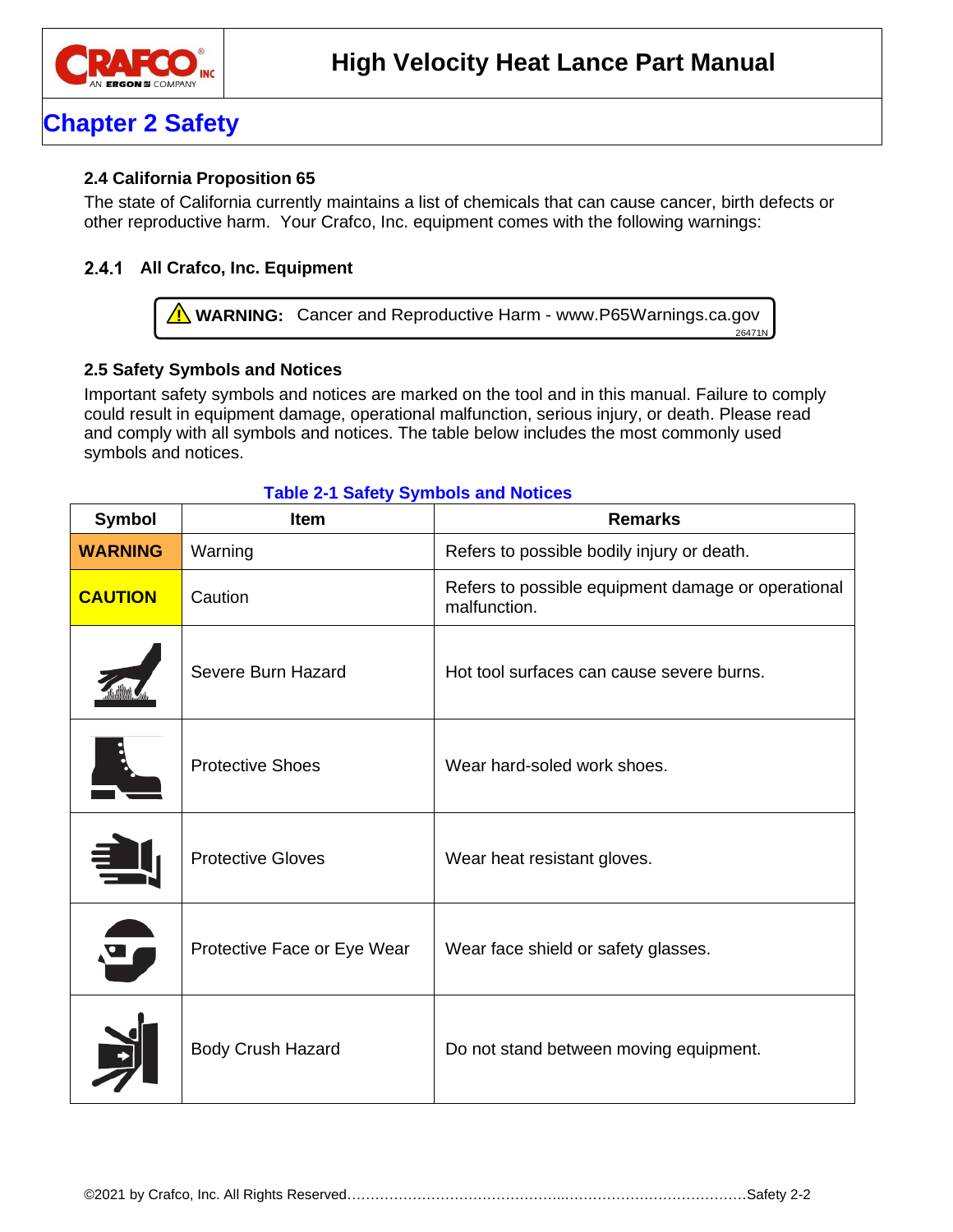

### **Chapter 2 Safety**

### <span id="page-10-0"></span>**Table 2-2 Safety Symbols and Notices (continued)**

| <b>Symbol</b> | Item                  | <b>Remark</b>                                                             |
|---------------|-----------------------|---------------------------------------------------------------------------|
| - 1           | <b>Crush Hazard</b>   | Keep feet and legs clear.                                                 |
|               | <b>Pinch Hazard</b>   | Keep hands and feet clear.                                                |
|               | <b>Exhaust Hazard</b> | Avoid breathing engine exhaust.                                           |
|               | <b>Read Manual</b>    | Read and understand operator and safety manuals<br>before operating tool. |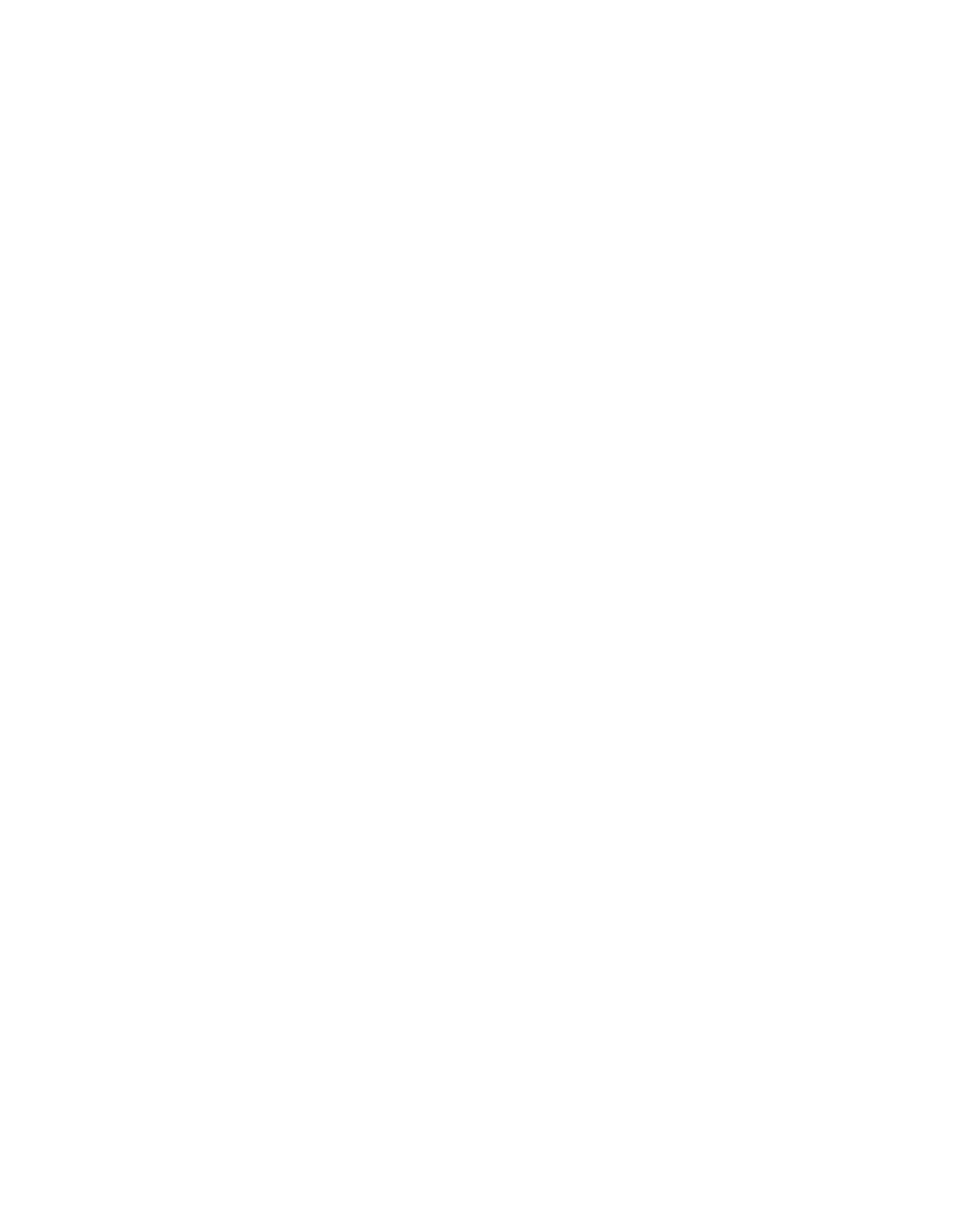

### **Chapter 3 Warranty Information**

#### <span id="page-12-0"></span>**3.0 Limited Warranty**

Crafco, Inc. (Manufacturer), or one of its affiliated distributors, will replace for the original purchaser free of charge any parts found upon examination by the Manufacturer, to be defective in material or workmanship. This warranty is for a period of **one year** from the invoice date.

Crafco, Inc. shall not be liable for parts that have been damaged by accident, alteration, abuse, improper lubrication/maintenance, normal wear, or other cause beyond our control.

The warranty provided herein extends only to the repair and/or replacement of those components on the tool covered above and does not cover labor costs. The warranty does not extend to incidental or consequential damages incurred as a result of any defect covered by this warranty.

All transportation and labor costs incurred by the purchaser in submitting or repairing covered components must be borne by the purchaser. Crafco, Inc. specifically disavows any other representation, warranty, or liability related to the condition or use of the product.

#### **CAUTION**

Use of replacement parts other than genuine Crafco parts may impair the safety or reliability of your equipment and nullifies any warranty.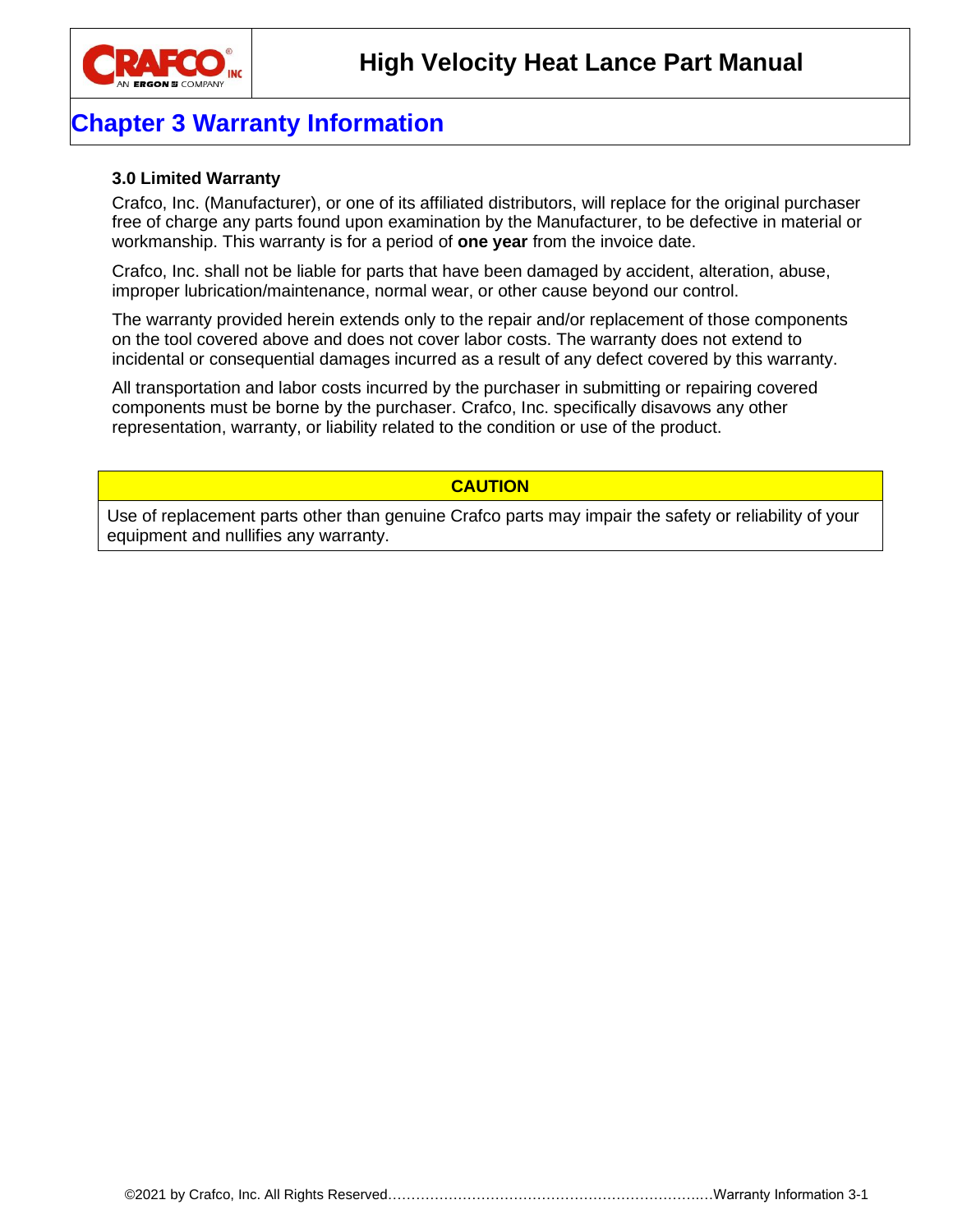

### **Chapter 3 Warranty Information**

### <span id="page-13-0"></span>**3.1 Warranty Claim Instructions**

Crafco, Inc. warrants parts and machinery purchased through Crafco or one of its affiliated distributors for one year from the invoice date. Wear items are not covered under the Crafco, Inc. limited warranty. A wear item is defined as but not limited to: material pumps, sealing tips, tires, etc.

If parts fail to function within one year of invoice date, a return authorization number (RA) must be obtained. If the part was purchased through Crafco, Inc., please contact Crafco returns department at [Returns@Crafco.com](mailto:Returns@Crafco.com) for an RA number or if purchased through a Crafco distributor please contact your distributor.

Note: if the part has a serial number associated with it, for example; a machine or electric hose or wand, this must be furnished when requesting the RA number. The customer will be emailed or faxed an RA form with all instructions to return the item to Crafco, Inc. See example. If the part is found to be within the one year warranty period and has not been abused or modified, a credit will be issued to the customer's account or credit card. The customer may request the part be replaced instead of a credit, if desired.

All parts returned are tested and evaluated. If the part has been modified in any way without prior consent from a Crafco, Inc. representative, warranty is void.

Please follow the instructions stated below when calling in a Warranty Claim. Failure to follow these procedures may be cause to void the warranty.

Call your local Crafco Distributor. If you do not know who your local distributor is, call a Crafco Customer Service Representative, (Toll Free 1-800-528-8242) for name, location and telephone number.

On contacting the distributor, be prepared to identify the serial number, model number, engine number, engine manufacturer, and the date of purchase if available.

Should the cause of the malfunction be a defective part, the Distributor will advise you of the procedure to follow for a replacement.

The warranty is valid only for parts, which have been supplied or recommended by Crafco, Inc.

If you have any additional questions regarding warranty repairs and parts, please do not hesitate to call toll free 1-800-528-8242.

For Warranty: Crafco, Inc. 25527 South Arizona Avenue, Chandler, AZ 85248 Phone: (480) 655-8333 or (800) 528-8242 Fax: (480) 655-1712

For all other inquires: Crafco, Inc. 6165 W Detroit Street, Chandler, AZ 85226 Phone: (602) 276-0406 or (800) 528-8242 Fax: (480) 961-0513 [CustomerService@crafco.com](mailto:CustomerService@crafco.com)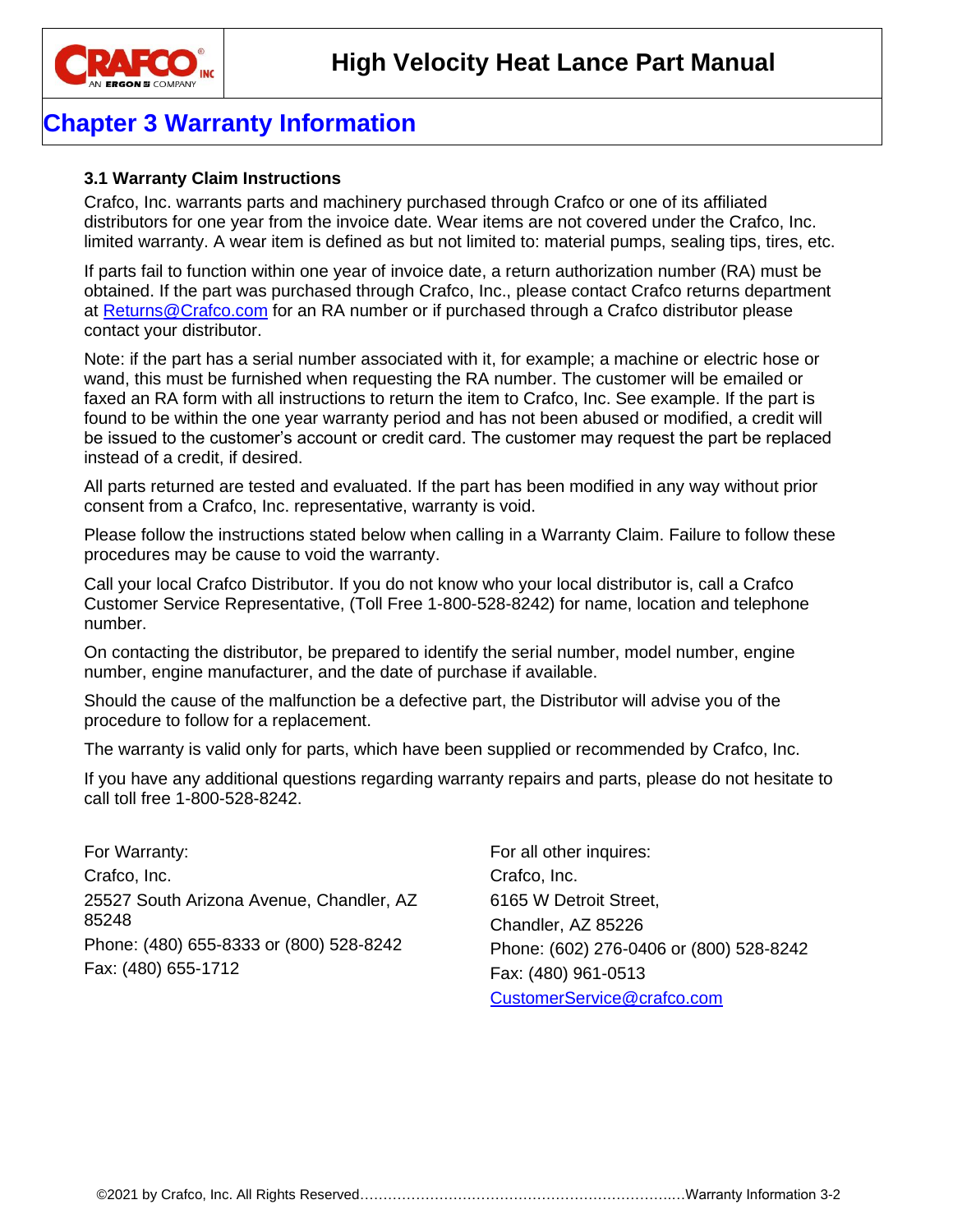

### **Chapter 4 Tool Specifications**

### <span id="page-14-0"></span>**4.0 Tool Specifications**

The High Velocity Heat Lance is also known by a variety of other terms such as hot air lance, hotcompressed air lance, air lance, and hot air blaster to name a few.

### <span id="page-14-1"></span>**Table 4-1 Tool Specifications**

| Specification                   | PN 45650                                         |
|---------------------------------|--------------------------------------------------|
| <b>Temperature Output Range</b> | 400°F (204°C) to 2600°F (1426°C).                |
| Max Air Velocity                | 3,000 ft/s $(914 \text{ m/s})$                   |
| Dry Weight Approximately        | 36 Lbs. (16.33 kg) with 40 ft. (12.2 m) hose kit |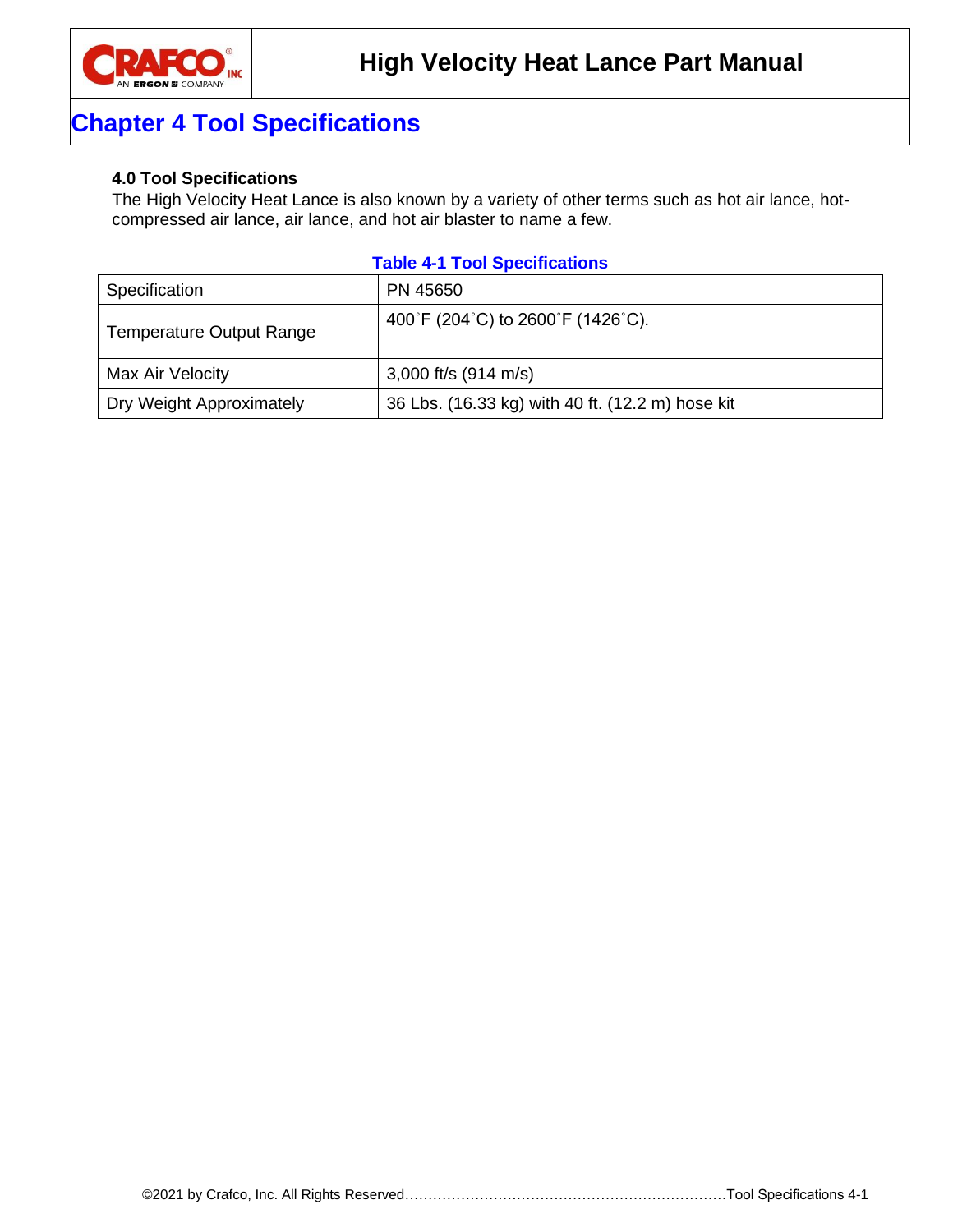

### **Chapter 4 Tool Specifications**

#### <span id="page-15-0"></span>**4.1 Parts Check List**

Your box should contain the following items. If any discrepancies are found, please contact Crafco Customer Service: (800-528-8242)

A. High Velocity Heat Lance



B. Propane Regulator W/ gauge

C. Hose Kit Assembly

D. Air Water Separator

E. Wheel Kit Complete



F. Operator Manual

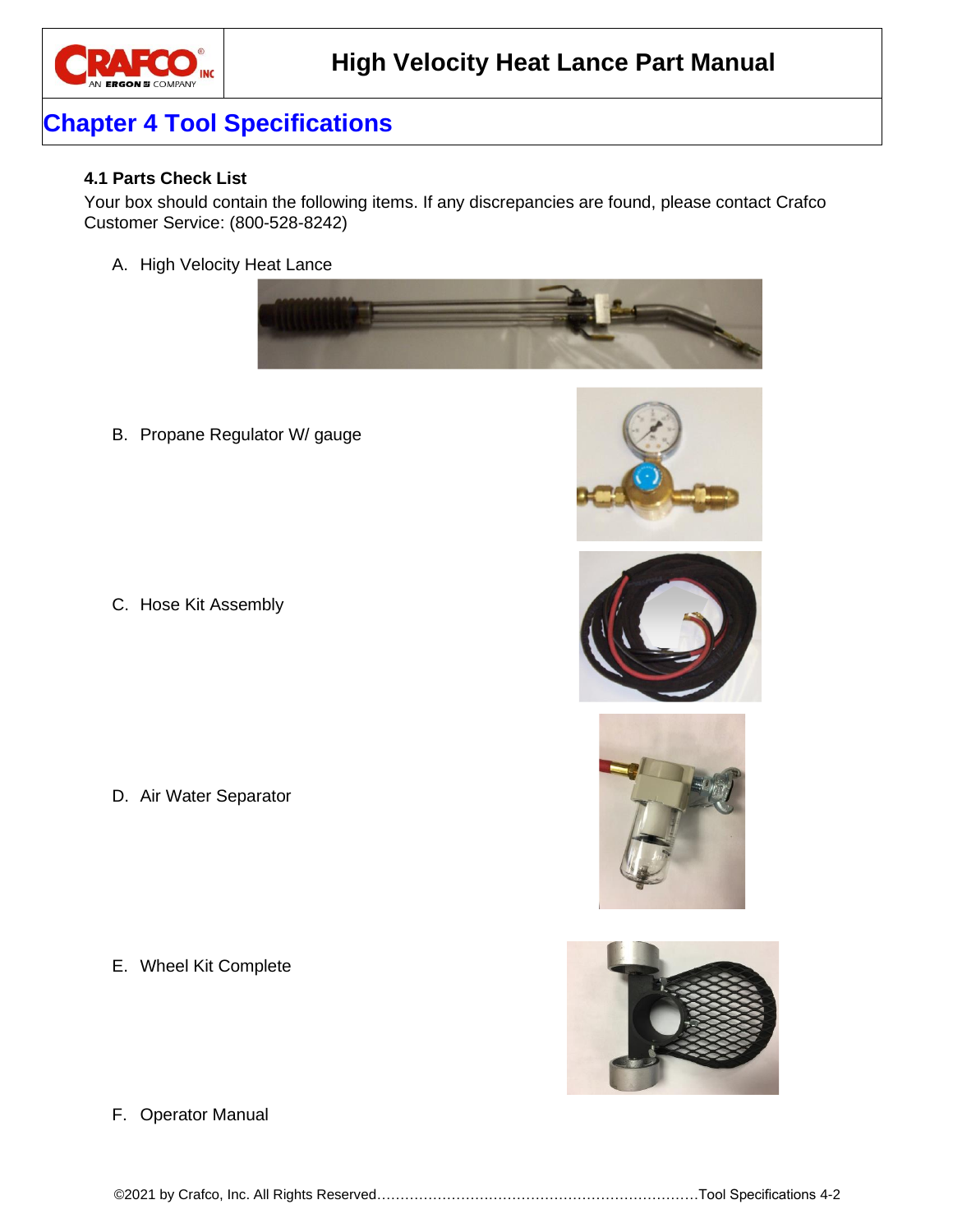

### **Chapter 5 Operating Instructions**

### <span id="page-16-0"></span>**5.0 Operating Instructions**

The High Velocity Heat Lance requires a minimum of at least 3/8" I.D. air supply hose and no more than 60 ft. of length. Any additional distance requirements can be met by using a larger diameter air hose. The air/water separator supplied with the unit must remain in the upright position to function properly.

**Note:** DO NOT attempt to operate the tool without using these and all other instructions.

#### <span id="page-16-1"></span>**5.1 Preparing the Lance for Use**

<span id="page-16-2"></span>

| Make air and LPG connection at lance handle. Ensure all fittings and connections are<br>One end of the hose kit has rubber sleeves; this is the end that connects to the lance<br>handle. Connect the female threaded end of the larger quick connect to the end of the<br>red hose. Then attach the quick connect end to the male connector from the lance<br>handle. Connect the female threaded end of the brass quick connect to the end of the<br>black hose. Then attach the quick connect end to the male brass connector from the |  |  |  |
|-------------------------------------------------------------------------------------------------------------------------------------------------------------------------------------------------------------------------------------------------------------------------------------------------------------------------------------------------------------------------------------------------------------------------------------------------------------------------------------------------------------------------------------------|--|--|--|
|                                                                                                                                                                                                                                                                                                                                                                                                                                                                                                                                           |  |  |  |
|                                                                                                                                                                                                                                                                                                                                                                                                                                                                                                                                           |  |  |  |
|                                                                                                                                                                                                                                                                                                                                                                                                                                                                                                                                           |  |  |  |
| On the other end of the hose kit, attach the Chicago connector to water separator at<br>the hole labeled with an arrow on the top. Connect the red air hose to other opening in<br>the water separator. The Chicago fitting can now be connected to its opposite fitting on<br>your air compressor equipped Crafco, Inc. equipment. Connect the pressure regulator<br>to the black LP hose, and its other end to your LPG tank. See Figure 5.2 Heat Lance<br><b>Hoses Tank Side</b>                                                       |  |  |  |
|                                                                                                                                                                                                                                                                                                                                                                                                                                                                                                                                           |  |  |  |
| DO NOT OPERATE UNIT if a leak is detected. Tighten fittings and connections and                                                                                                                                                                                                                                                                                                                                                                                                                                                           |  |  |  |
|                                                                                                                                                                                                                                                                                                                                                                                                                                                                                                                                           |  |  |  |
| Install wheel guard kit onto heat lance on the end of the burner tube by loosening the 3<br>screws on the wheel guard kit, sliding it over the end of the burner tube, and tightening                                                                                                                                                                                                                                                                                                                                                     |  |  |  |
|                                                                                                                                                                                                                                                                                                                                                                                                                                                                                                                                           |  |  |  |
|                                                                                                                                                                                                                                                                                                                                                                                                                                                                                                                                           |  |  |  |

#### Table 5-1 Preparing the Lance for Use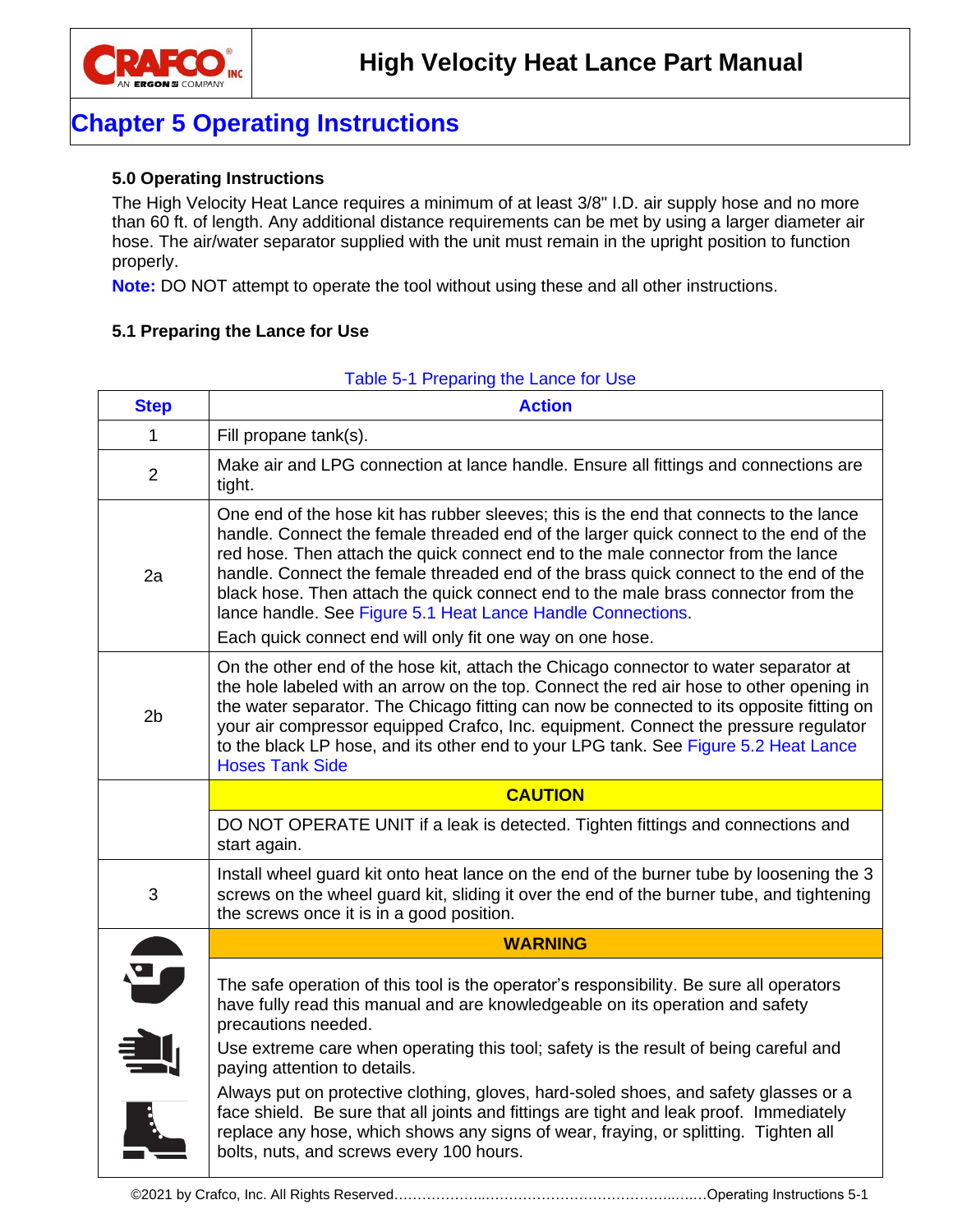

### **Chapter 5 Operating Instructions**



**Figure 5.1 Heat Lance Handle Connections**

<span id="page-17-1"></span><span id="page-17-0"></span>

**Figure 5.2 Heat Lance Hoses Tank Side**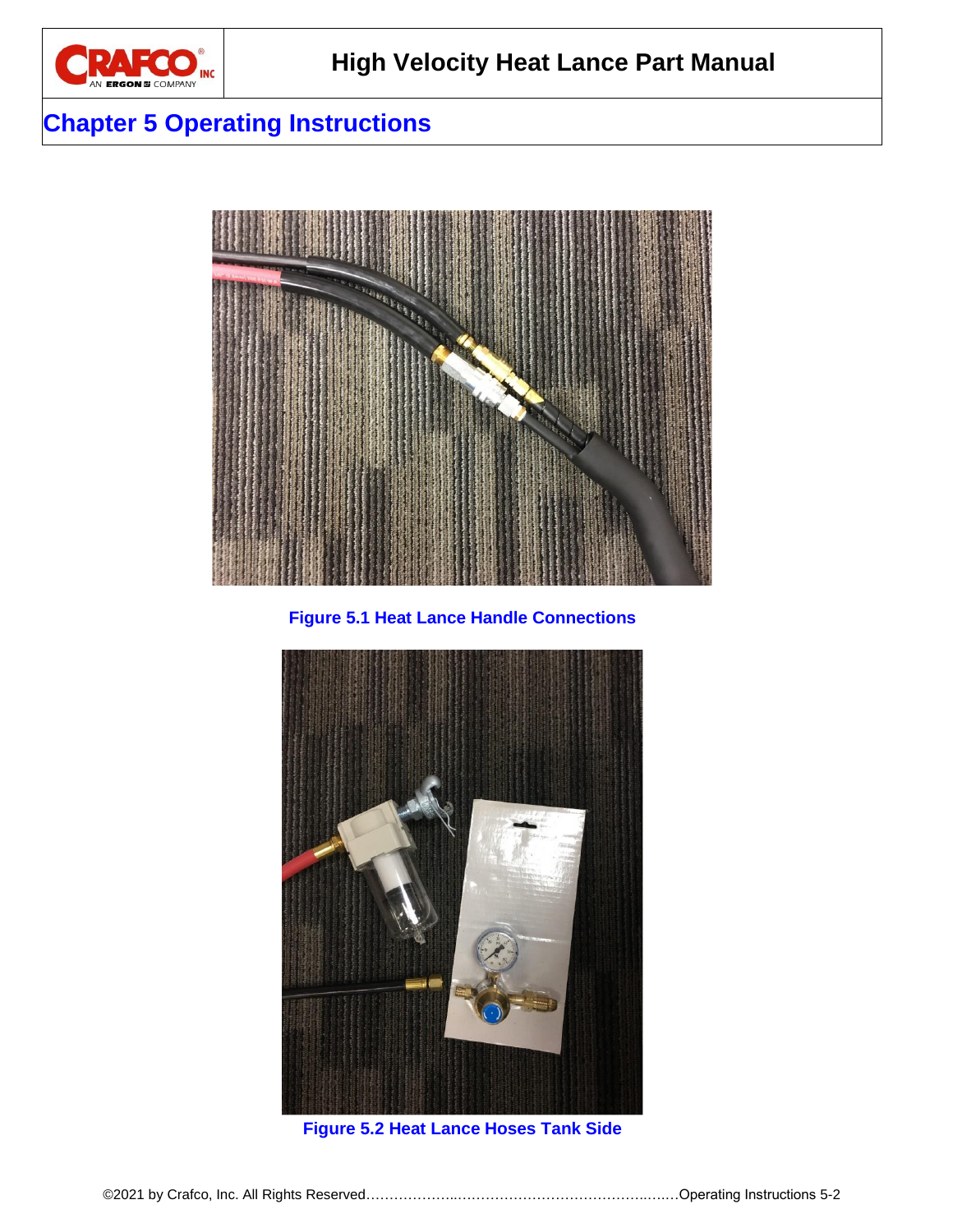

### **Chapter 5 Operating Instructions**

### <span id="page-18-0"></span>**5.2 Lighting and Using the Lance**

### <span id="page-18-1"></span>**Table 5-2 Starting the Burner**

| <b>Step</b>    | <b>Action</b>                                                                                                                                                                                                                                                                                                                                                 |
|----------------|---------------------------------------------------------------------------------------------------------------------------------------------------------------------------------------------------------------------------------------------------------------------------------------------------------------------------------------------------------------|
| $\mathbf{1}$   | Open LPG Tank valve(s).                                                                                                                                                                                                                                                                                                                                       |
| $\overline{2}$ | Set Regulator at 15-20 psi.                                                                                                                                                                                                                                                                                                                                   |
| 3              | Close both ball valves on High Velocity Heat Lance. Both valve handles should be facing<br>90 degrees from valve body.                                                                                                                                                                                                                                        |
| 4              | Start air compressor. Open air line on compressor if equipped.                                                                                                                                                                                                                                                                                                |
| 5              | Open top ball valve (combustion valve) slightly to allow small amount of air flow through<br>unit. (See Item A Figure 5.3)                                                                                                                                                                                                                                    |
| 6              | Close LPG needle valve on lance. (See item B Figure 5.3)                                                                                                                                                                                                                                                                                                      |
| $\overline{7}$ | Open LPG tank valve(s).                                                                                                                                                                                                                                                                                                                                       |
| 8              | Open LPG needle valve 1/4 turn. (See item B Figure 5.3)                                                                                                                                                                                                                                                                                                       |
| 9              | Using a long neck lighter, light lance through ignition holes at top of burner tube. . (See<br>item D Figure 5.3).                                                                                                                                                                                                                                            |
|                | <b>WARNING</b>                                                                                                                                                                                                                                                                                                                                                |
|                | Make sure no flammable materials are present in the working area. When working with LP<br>Gas always light the lance facing downwind.<br>Never attempt to light lance at burner tube base as severe burns could result if LP gas<br>valve is opened too far                                                                                                   |
| 10             | Slowly open needle valve and top ball valve together. (Be sure to open LP needle valve at<br>a faster rate than air valve or unit will extinguish. If this occurs, close all valves and start<br>over).                                                                                                                                                       |
| 11             | Once top ball valve is halfway open, open bottom ball valve fully. (See item C Figure 5.3).                                                                                                                                                                                                                                                                   |
| 12             | Continue to open top ball valve and LP needle valve until top ball valve is fully open.                                                                                                                                                                                                                                                                       |
| 13             | Slowly cut back the LP needle valve until heat lance produces a jet engine roaring sound<br>and the flame is pulled back into the burner chamber. There should be no visible flame<br>during operation. If there is visible flame, adjust LP settings.                                                                                                        |
| 14             | To adjust the BTU downward, first slowly close down some air to the combustion system<br>using the top ball valve. Then turn down the propane needle valve until the combustion is<br>at its optimum mixture. No flame should be present at that time. Alternate between the air<br>and propane settings in small steps until the desired setting is reached. |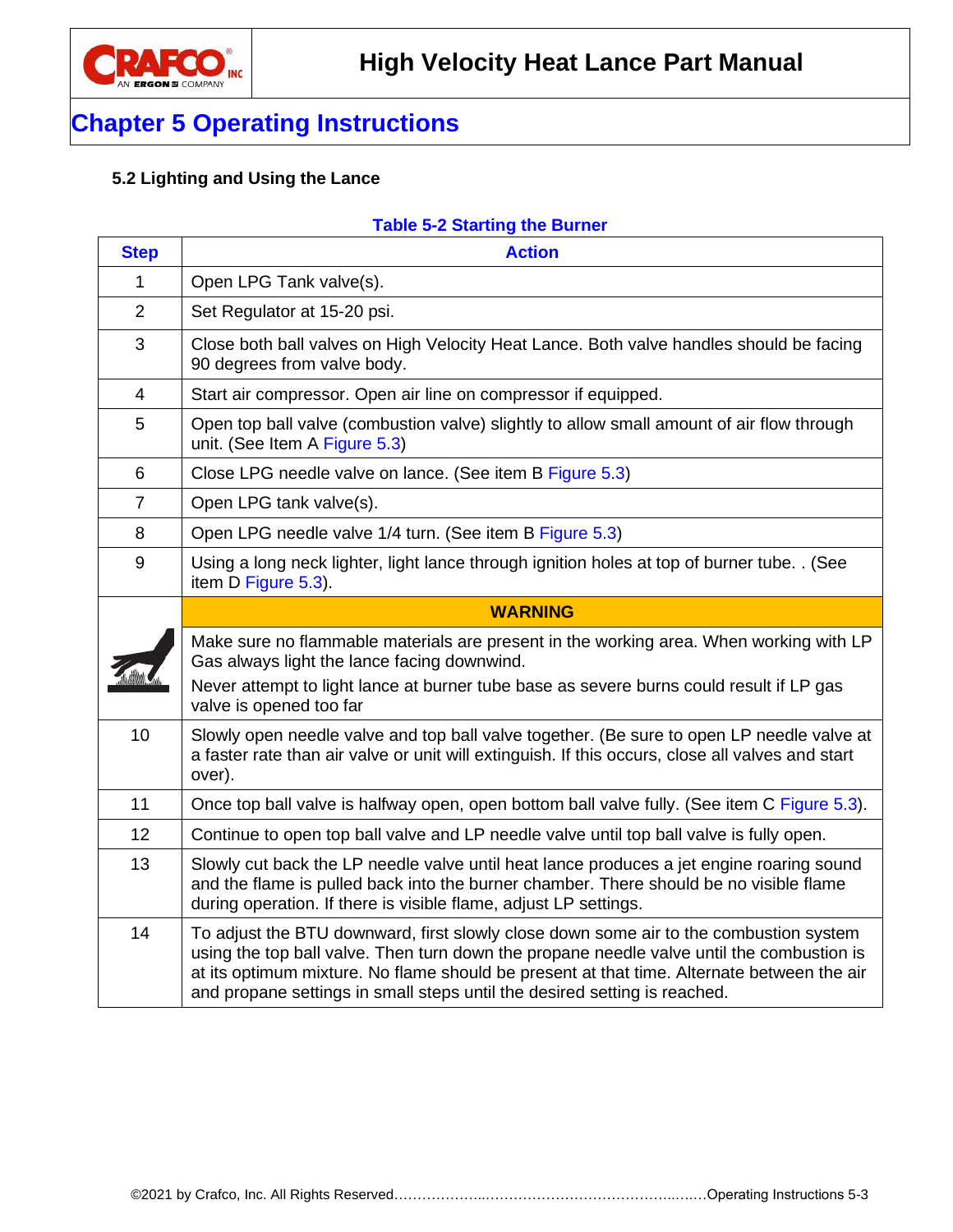

### **Chapter 5 Operating Instructions**



### <span id="page-19-0"></span>**Figure 5.3 High Velocity Heat Lance Valves**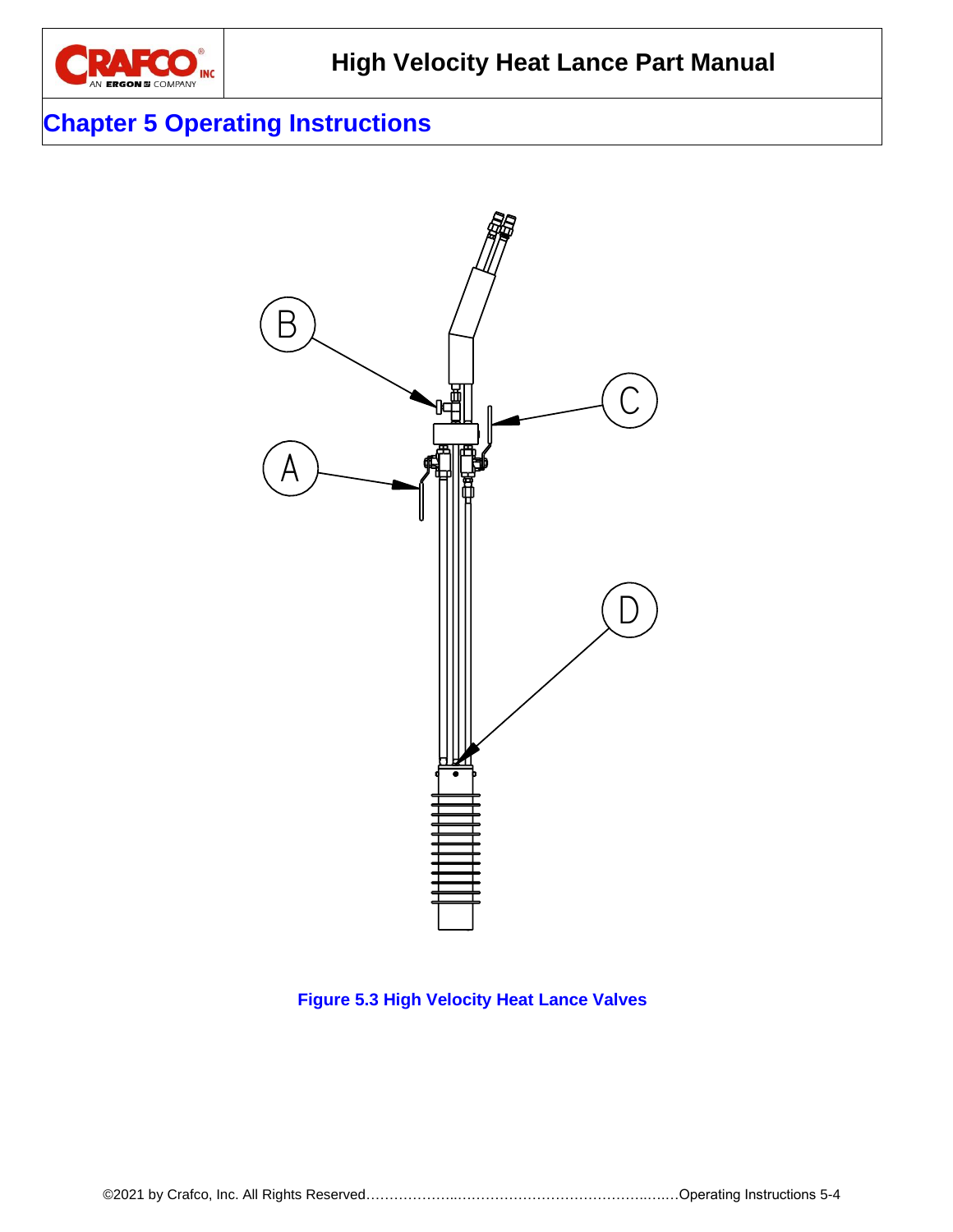

### **Chapter 5 Operating Instructions**

### <span id="page-20-0"></span>**5.3 Shutting Down the High Velocity Heat Lance**

### <span id="page-20-2"></span>**Table 5-3 Shutting Down the High Velocity Heat Lance**

| <b>Step</b> | <b>Action</b>                                                                                   |
|-------------|-------------------------------------------------------------------------------------------------|
|             | Turn off propane supply by needle valve (See item B Figure 5.3) and LPG tank<br>$values(s)$ .   |
| 2           | Allow air to flow through burner chamber and the air lance tube until they have cooled<br>down. |
| 3           | After unit has had sufficient time to cool, shut down air compressor.                           |

#### <span id="page-20-1"></span>**5.4 Storing the High Velocity Heat Lance**

The High Velocity Heat Lance has many steel parts; it is recommended that it be stored indoors away from rain and snow. Never leave the High Velocity Heat Lance unattended while connected to air and LP gas.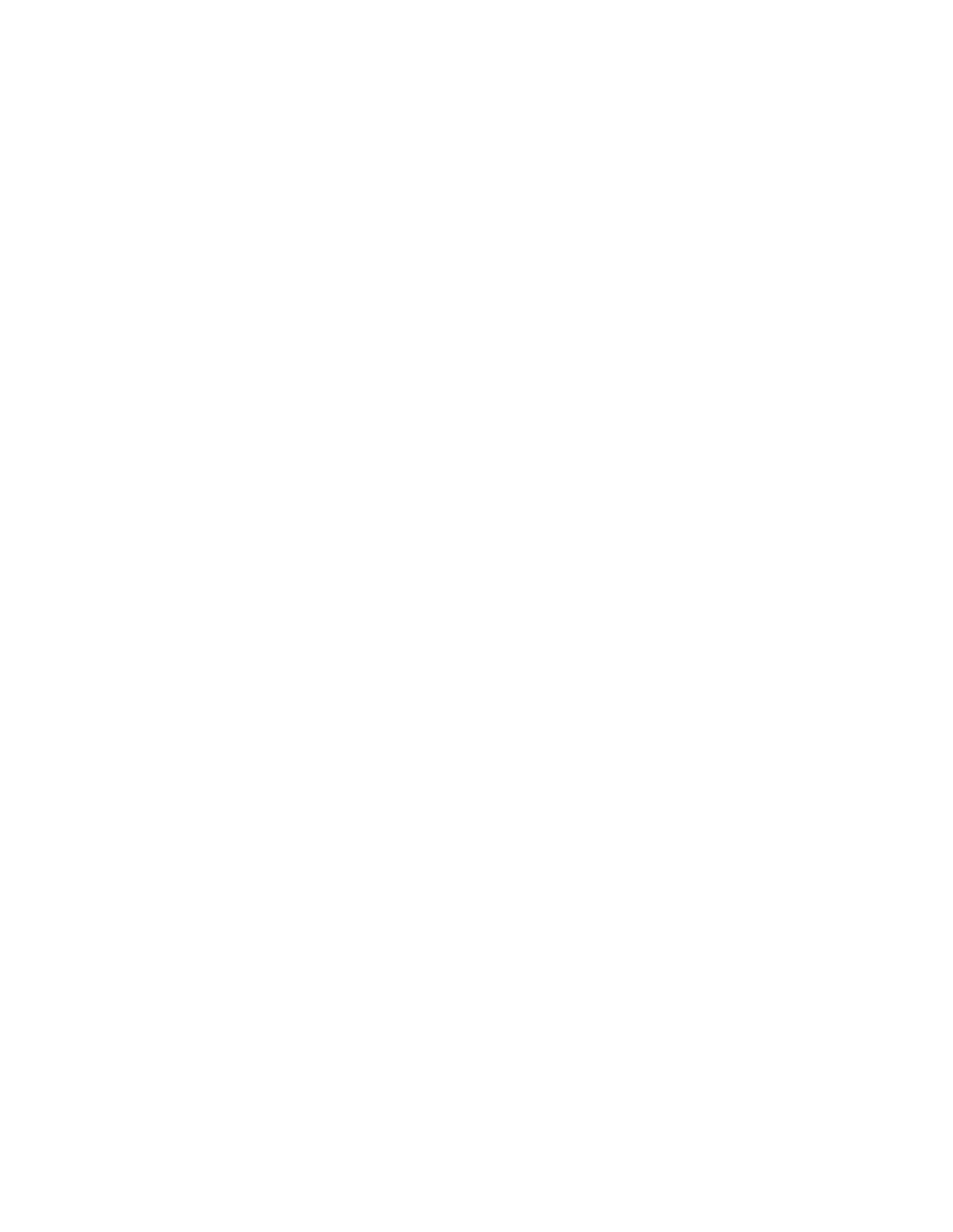

### **Chapter 6 Illustrated Parts List**

### <span id="page-22-0"></span>**6.0 About the Illustrated Parts List**

The Illustrated Parts List (IPL) is designed to help technical service or maintenance personnel correctly identify orderable replacement parts.

The figure and table titles reference the part number (PN) to which they apply.

Illustrations are designed to show general shape and size of a part and the relationship that part has to other parts. Actual size and shape of parts or components may differ or vary from the actual part or component.

### <span id="page-22-1"></span>**6.1 Ordering Crafco Parts**

Crafco distributors and Crafco Pavement Preservation Supply Centers are strategically located throughout the United States. Parts can be ordered from your local Crafco distributor or directly from Crafco, Inc. if a distributor is not available in your area.

When ordering parts, give the following information:

- Part Number
- Machine Model
- Serial Number

Write, call, or Fax Crafco, Inc. at the following: Crafco, Inc. Headquarters 6165 W Detroit St. Chandler, AZ 85226 Phone: (602) 276-0406 Toll Free: (800) 528-8242 Fax: (480) 961-0513

**Visit our website at [www.crafco.com](file:///C:/Users/DLT/AppData/Roaming/Microsoft/Word/www.crafco.com)**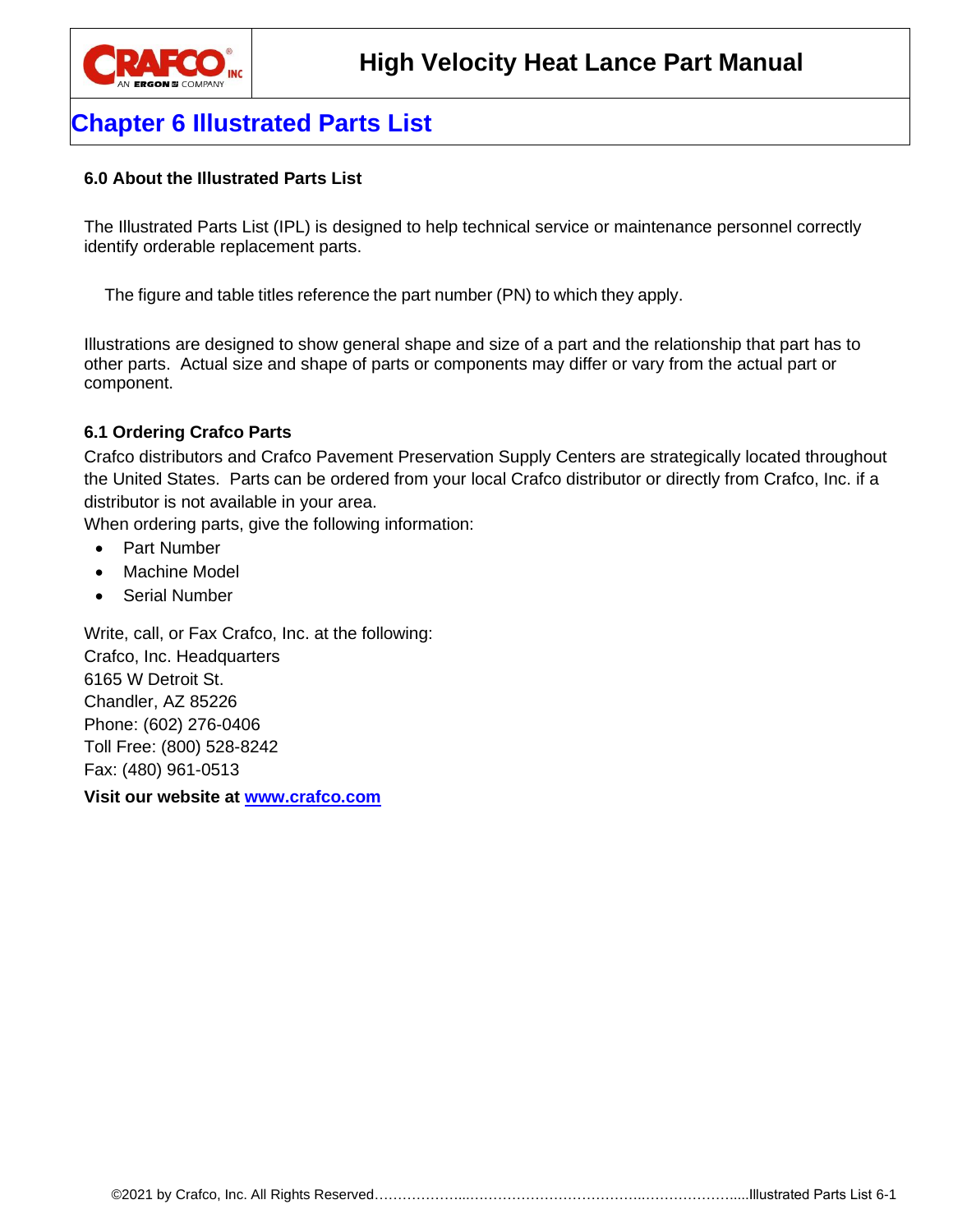

### **Chapter 6 Illustrated Parts List**

### <span id="page-23-0"></span>**6.2 High Velocity Heat Lance**



#### <span id="page-23-1"></span>**Figure 6.1 High Velocity Heat Lance PN 31375**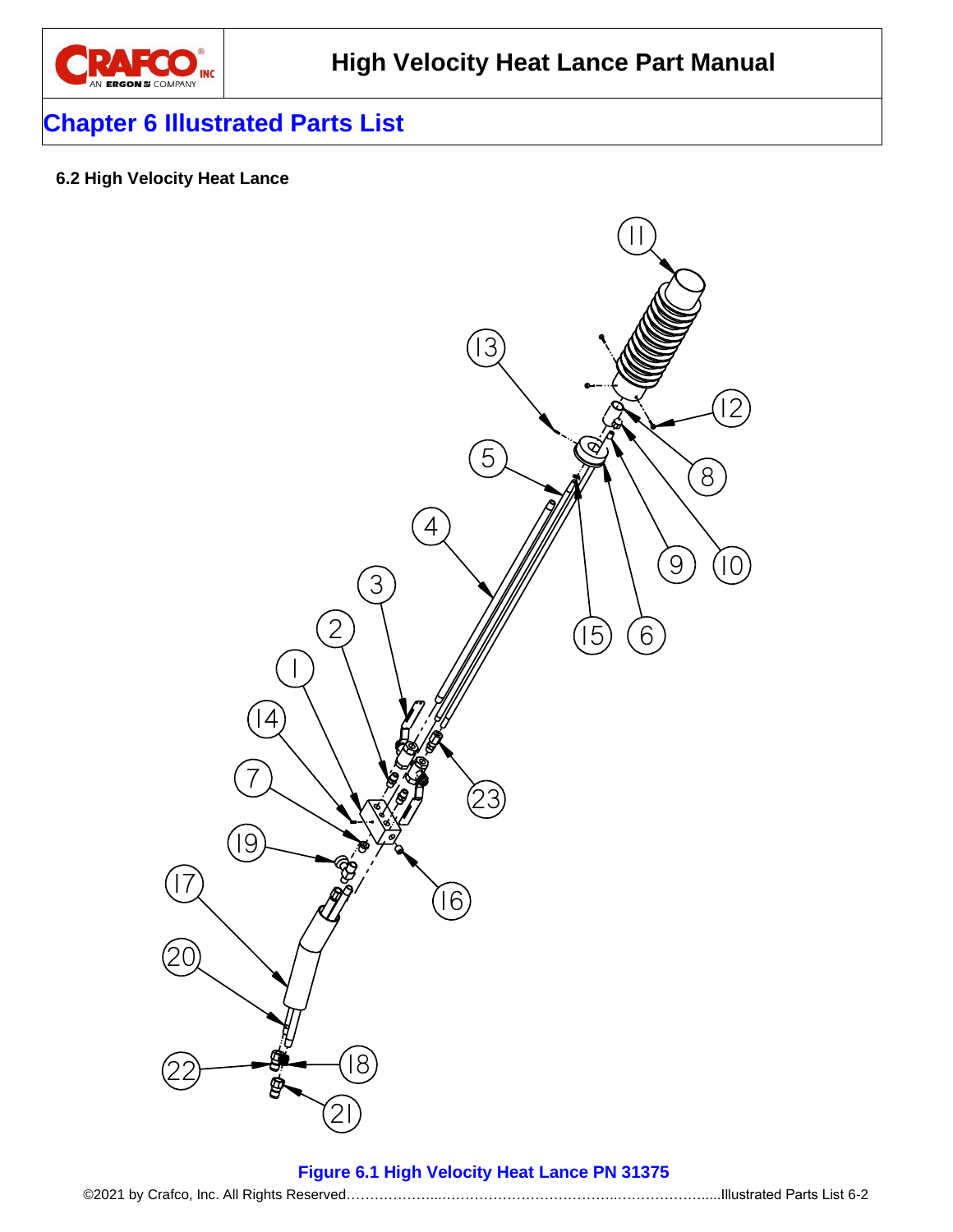

## **Chapter 6 Illustrated Parts List**

### <span id="page-24-0"></span>**Table 6-1 High Velocity Heat Lance**

| FIG.       | <b>ITEM</b>    | <b>PART NO.</b> | <b>DESCRIPTION</b>                                                 | QTY.           |
|------------|----------------|-----------------|--------------------------------------------------------------------|----------------|
| Figure 6.1 | 1              | 45651           | <b>MIXING BLOCK</b>                                                | $\mathbf{1}$   |
|            | 2              | 51401           | 1/4 NPT HEX NIPPLE                                                 | $\overline{2}$ |
|            | 3              | 29195           | 1/4 BALL VALVE                                                     | $\overline{2}$ |
|            | 4              | 45656           | <b>AIR MIXER TUBE</b>                                              | $\mathbf{1}$   |
|            | 5              | 45658           | PROPANE TUBE W/ ORFICE                                             | $\mathbf{1}$   |
|            | 6              | 45652           | <b>BURNER BASE</b>                                                 | $\mathbf{1}$   |
|            | $\overline{7}$ | 28340           | 1/4 X 1/8 BUSHING                                                  | $\mathbf{1}$   |
|            | 8              | 45654           | PRIMARY AIR TUBE                                                   | $\mathbf{1}$   |
|            | 9              | 45657           | <b>AIR LANCE TUBE</b>                                              | $\mathbf{1}$   |
|            | 10             | 45668           | AIR ORFICE "A" - .125"                                             | $\mathbf{1}$   |
|            | 11             | 45653           | <b>MAIN BURNER TUBE</b>                                            | $\mathbf{1}$   |
|            | 12             | 45670           | SCREW, #10-32 X 1/2 ALLEN HD                                       | 4              |
|            | 13             | 45672           | SCREW, #10-32 X 1/2 ALLEN SET                                      | $\mathbf{1}$   |
|            | 14             | 45671           | SCREW, 1/4-20 X 3/8 ALLEN SET                                      | $\mathbf{1}$   |
|            | 15             | 45669           | JAM NUT 1/8-27 NPT                                                 | 1              |
|            | 16             | 27990           | 1/4" COUNTERSUNK PLUG                                              | $\mathbf{1}$   |
|            | 17             | 45655           | <b>HANDLE ASSEMBLY</b>                                             | $\mathbf{1}$   |
|            | 18             | 45663           | REDUCER, 3/8 NPT TO 1/4 NPT                                        | $\mathbf{1}$   |
|            | 19             | 45659           | <b>NEEDLE VALVE</b>                                                | $\mathbf{1}$   |
|            | 20             | 45675           | HOSE, PROPANE                                                      | 1              |
|            | 21             | 45681           | COUPLING, 3/8 FMNPT X M                                            | $\mathbf{1}$   |
|            | 22             | 45679           | COUPLING, 1/4 FMNPT X M                                            | $\mathbf 1$    |
|            | 23             | 45664           | 1/4 NPT X 3/8 TUBE FERULE LOCK FITTING                             | 1              |
|            | <b>NS</b>      | 45694           | 40 FT HOSE KIT AIR/PROPANE/COVER                                   | 1              |
|            | <b>NS</b>      | 45697           | 50 FT HOSE KIT AIR/PROPANE/COVER                                   | 1              |
|            | <b>NS</b>      | 45695           | 60 FT HOSE KIT AIR/PROPANE/COVER                                   | 1              |
|            | <b>NS</b>      | 31375           | HEAT LANCE ASSY (see Parts Check List item A)                      | $\mathbf{1}$   |
|            | <b>NS</b>      | 45688           | PROPANE REGULATOR W/ GAUGE (see Parts<br><b>Check List item B)</b> | 1              |
|            | <b>NS</b>      | 45690           | WHEEL GUARD KIT COMPLETE (see Wheel Guard<br>Kit PN 45690)         | 1              |
|            | <b>NS</b>      | 45689           | WATER SEPARATOR (see Parts Check List item D)                      | $\mathbf{1}$   |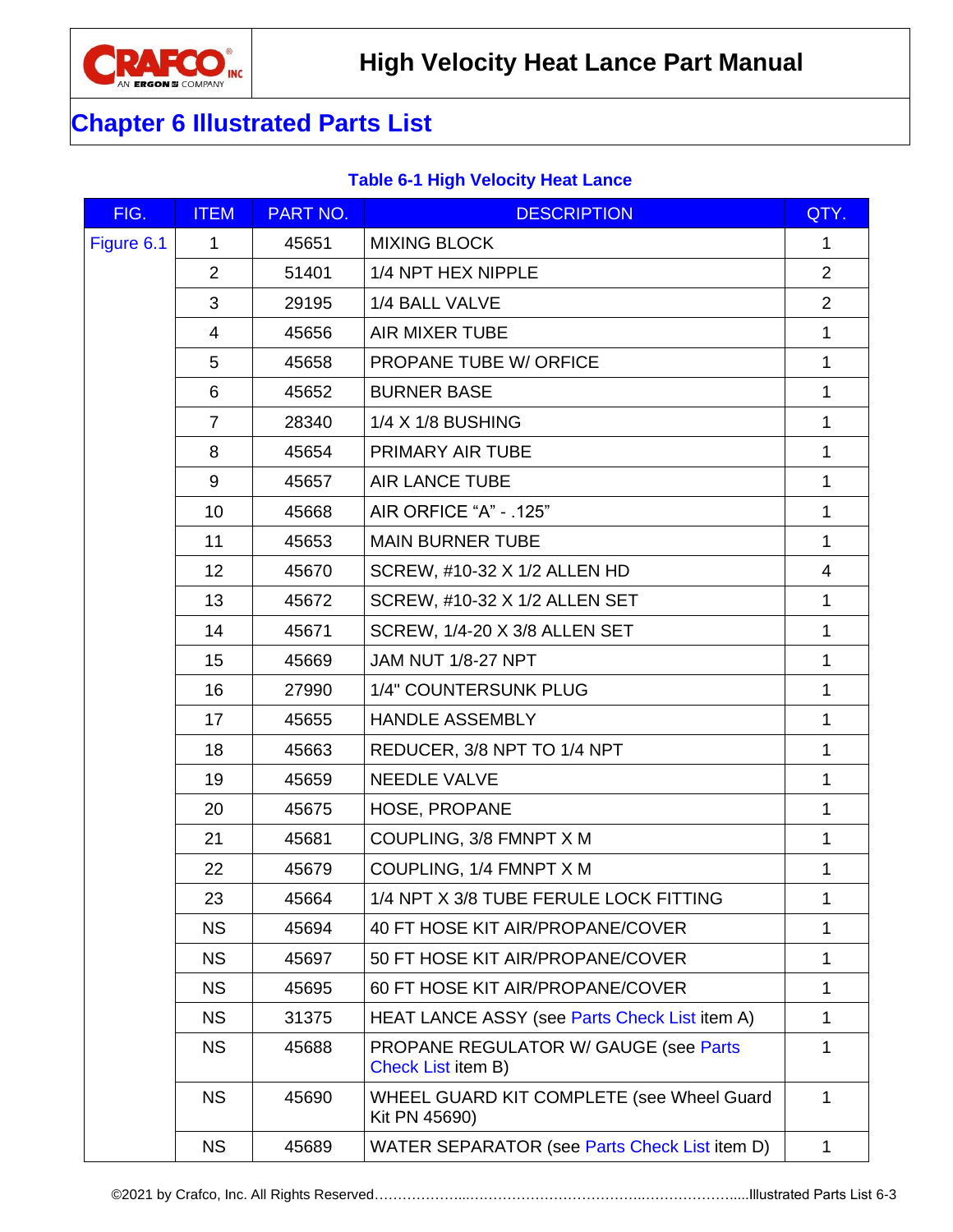

### **Chapter 6 Illustrated Parts List**

### <span id="page-25-0"></span>**6.3 Wheel Guard Kit PN 45690**



### <span id="page-25-1"></span>**Figure 6.2 Wheel Guard Kit PN 45690**

#### <span id="page-25-2"></span>**Table 6-2 Wheel Guard Kit**

| FIG.       | <b>ITEM</b> | <b>PART NO.</b> | <b>DESCRIPTION</b>             | QTY. |
|------------|-------------|-----------------|--------------------------------|------|
| Figure 6.2 |             | 45693N          | AXLE - WHEEL GUARD KIT         |      |
|            |             | 29639           | 1/8" X 1 1/4" COTTER PIN       |      |
|            | 3           | 45691           | WHEEL - WHEEL GUARD KIT        | ົ    |
|            |             | 45692           | 1/4-20 X 7/8" ALLEN HEAD SCREW | ◠    |